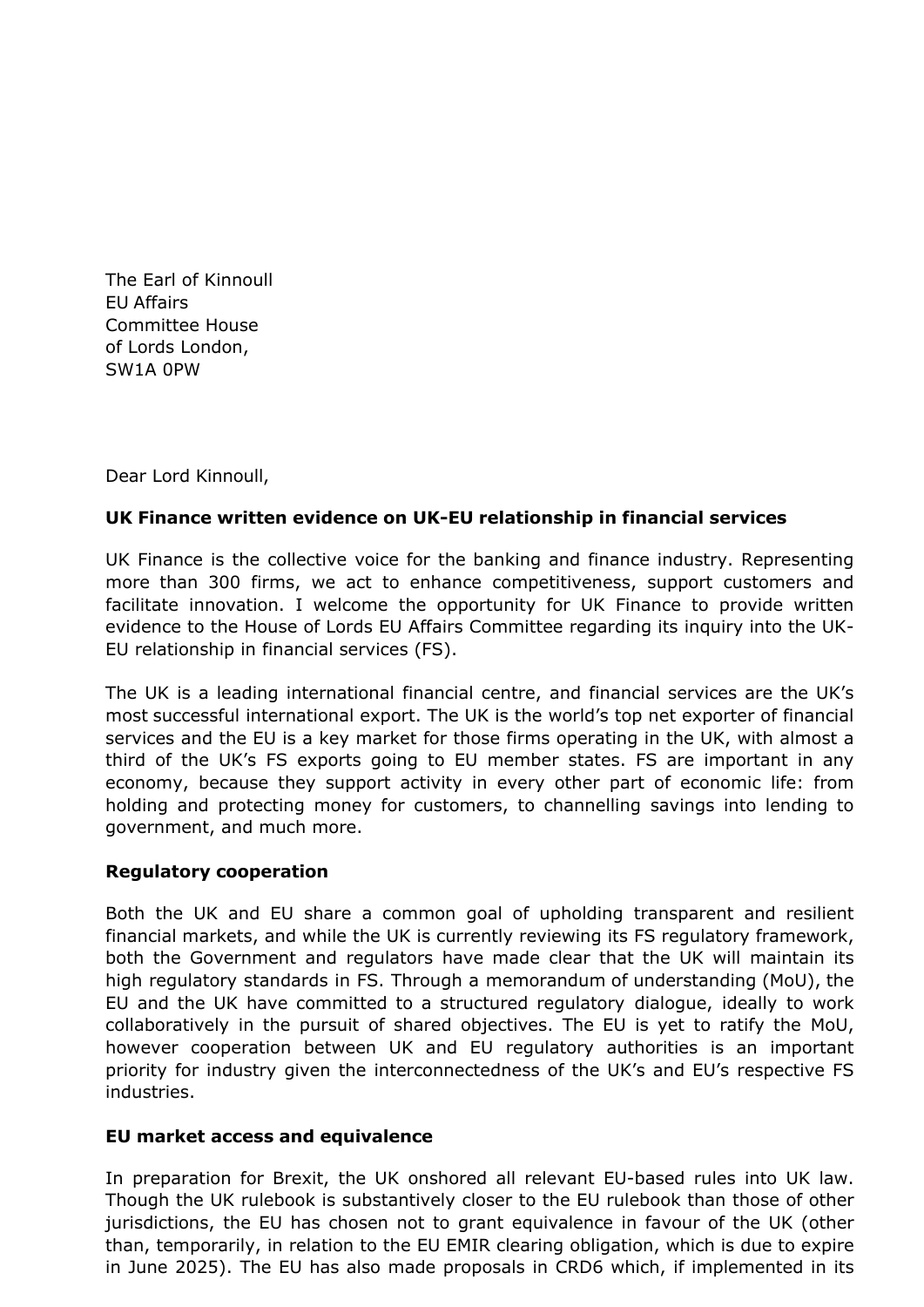current form, would mean that firms in EU third countries (which includes the UK) could only carry out a range of certain banking services in the bloc via a third country branch in the EU, or via reverse solicitation.

> Company number: 10250295. Registered address: UK Finance Limited, 1 Angel Court, London, EC2R 7HJ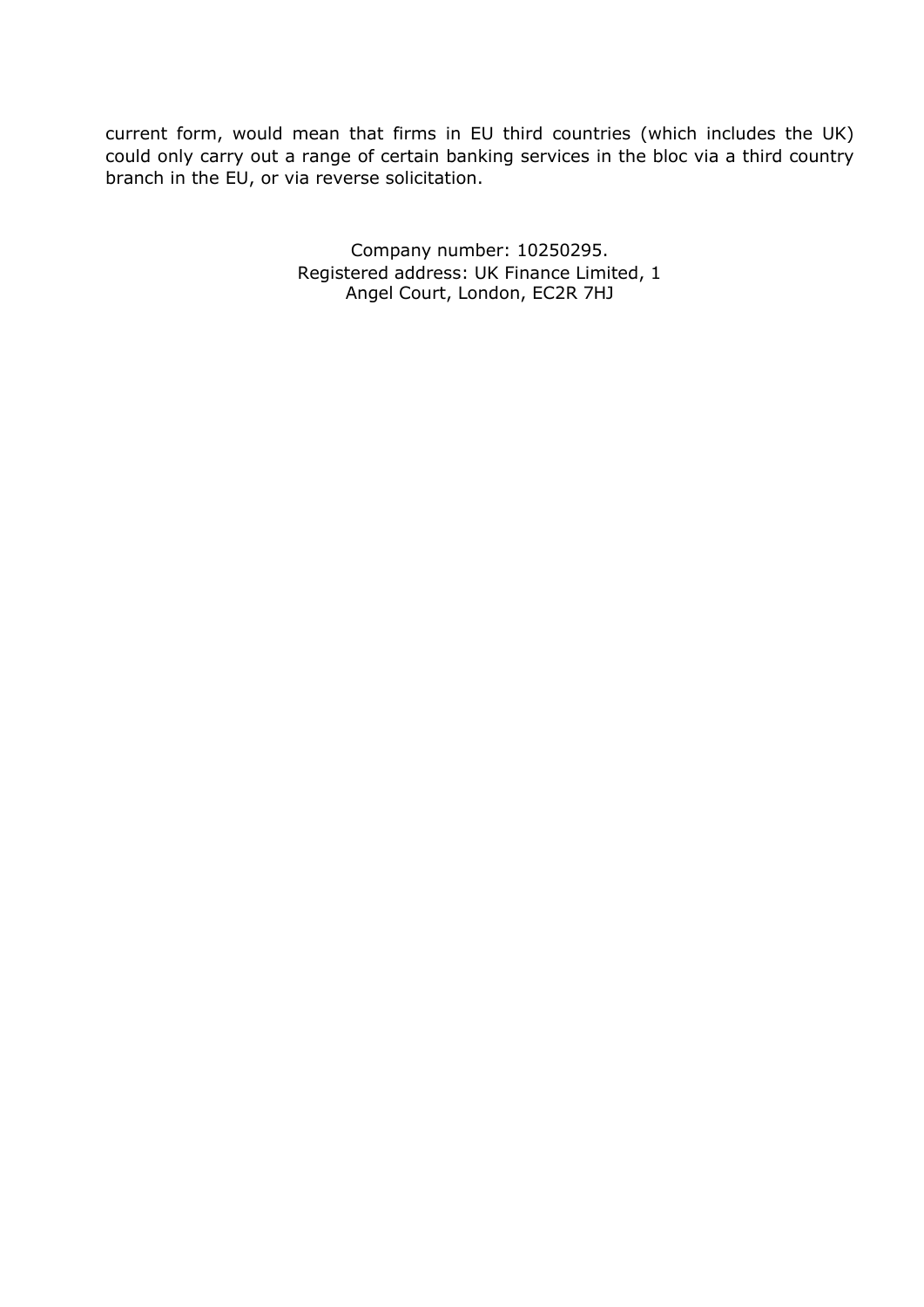Cross-border FS trade flows between different countries and blocs not only benefit the providers and recipients of financial capital, they also support investment in the rest of the economy and trade in goods and other services. It also provides choice for businesses and consumers around the world, including those in the UK and EU, while pushing down costs for them.

## **Relocation of UK jobs and assets to the EU**

A significant amount of research has been carried out by organisations since 2016 on the extent to which Brexit-related activity within the UK financial services market – covering the relocation of staff and/or operations, the establishment of new EU hubs or offices, and the flow of assets to the EU – has taken place. Professional services firm EY in particular continues to provide its assessment on the number of Brexitrelated job move announcements.

UK Finance sees that the growth in banking and financial services jobs in the City, and the engagement of our EU-headquartered members in UK markets initiatives, is notably strong. Also, the total assets of the UK banking sector in mid-2021 was \$14.3trn (£10.3trn) – the third largest in the world after China and the US, and the largest in Europe.

### **Opportunities for the sector post-Brexit.**

Since leaving the EU, the UK is able to tailor its rules to reflect the characteristics of its open market more, including to ease access to products and services provided in or from the UK to clients abroad. The UK's position outside of the single market rulebook presents an opportunity to address elements of onshored EU rules which do not function effectively or serve their intended purpose. Progress has already been made in this regard with recent changes to the listings rules and the ongoing work to reform UK MiFID; all of which seek to helpfully tailor and calibrate the rules to the UK market.

The UK's position outside of the EU also means that it can independently negotiate and secure trade deals both bilaterally with a country and through international partnerships, such as the Comprehensive and Progressive Agreement for Trans-Pacific Partnership (CPTPP). This provides the Government with the opportunity to secure the UK further and better access to other countries' FS markets as a key priority in the UK's trade agreement negotiations. This could, for example, be through the development of a comprehensive strategy for financial services, with a particular focus on regulatory diplomacy. Open and strong links with other key financial centres will increase the UK's participation in international markets, support trade and stimulate UK firms by exposing them to international competition, all of which benefit businesses and consumers throughout the UK.

The UK should continue to recognise the benefits of open, resilient, and globally coordinated financial markets. In doing so, it promotes a fair and level playing field for the provision of cross- border business while maintaining high regulatory standards. It also ensures, to the safest possible extent, that barriers to market access are limited.

Yours

sincerely